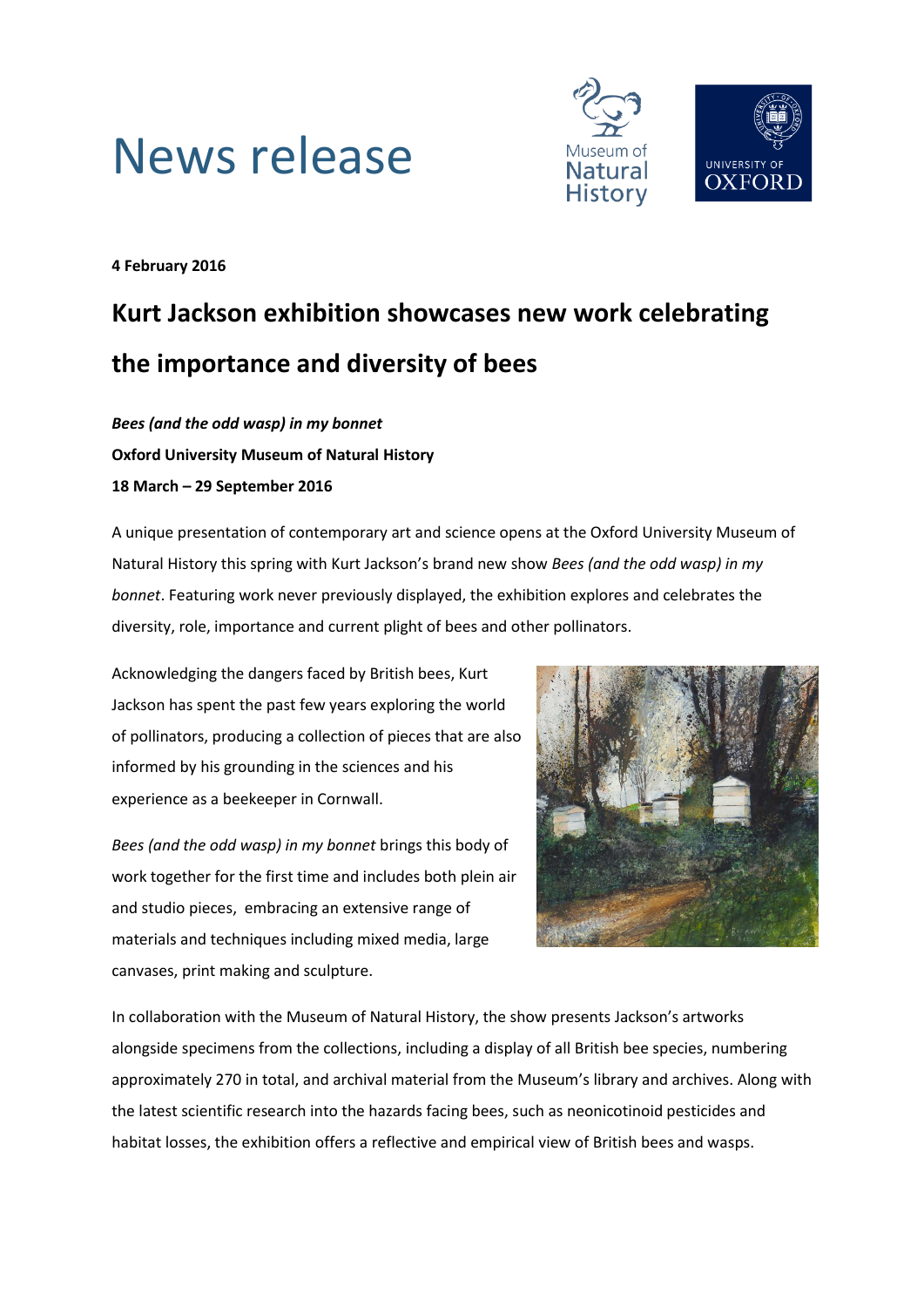"My interests in the natural history of bees and wasps goes back to my youth," says Kurt Jackson. "As a student reading Zoology at Oxford University I joined an expedition to the Venezuelan Amazon and brought back half a dozen wasp specimens with drawings and information about their nests. They were thought to be new species and the Museum of Natural History in Oxford took the specimens and related material. So it seems entirely logical that I should now return to Oxford to show this new body of work at the Museum."

Professor Paul Smith, director of the Museum of Natural History, says: "This is a wonderful opportunity to view the excellent work of a contemporary artist whose art is concerned with the natural environment. Combining Kurt Jackson's pieces with current science chimes with our ambitions to reflect different approaches to natural history in a building that was conceived at the interface of art, science and nature."

The exhibition forms part of the Museum of Natural History's [Visions of Nature](http://www.visionsofnature.net/) year during 2016.

\*\*



## **For further information and images:**

Scott Billings Digital engagement officer Museum of Natual History [scott.billings@oum.ox.ac.uk](mailto:scott.billings@oum.ox.ac.uk) 01865 272 537

### **Notes to editors**

**About Kurt Jackson**